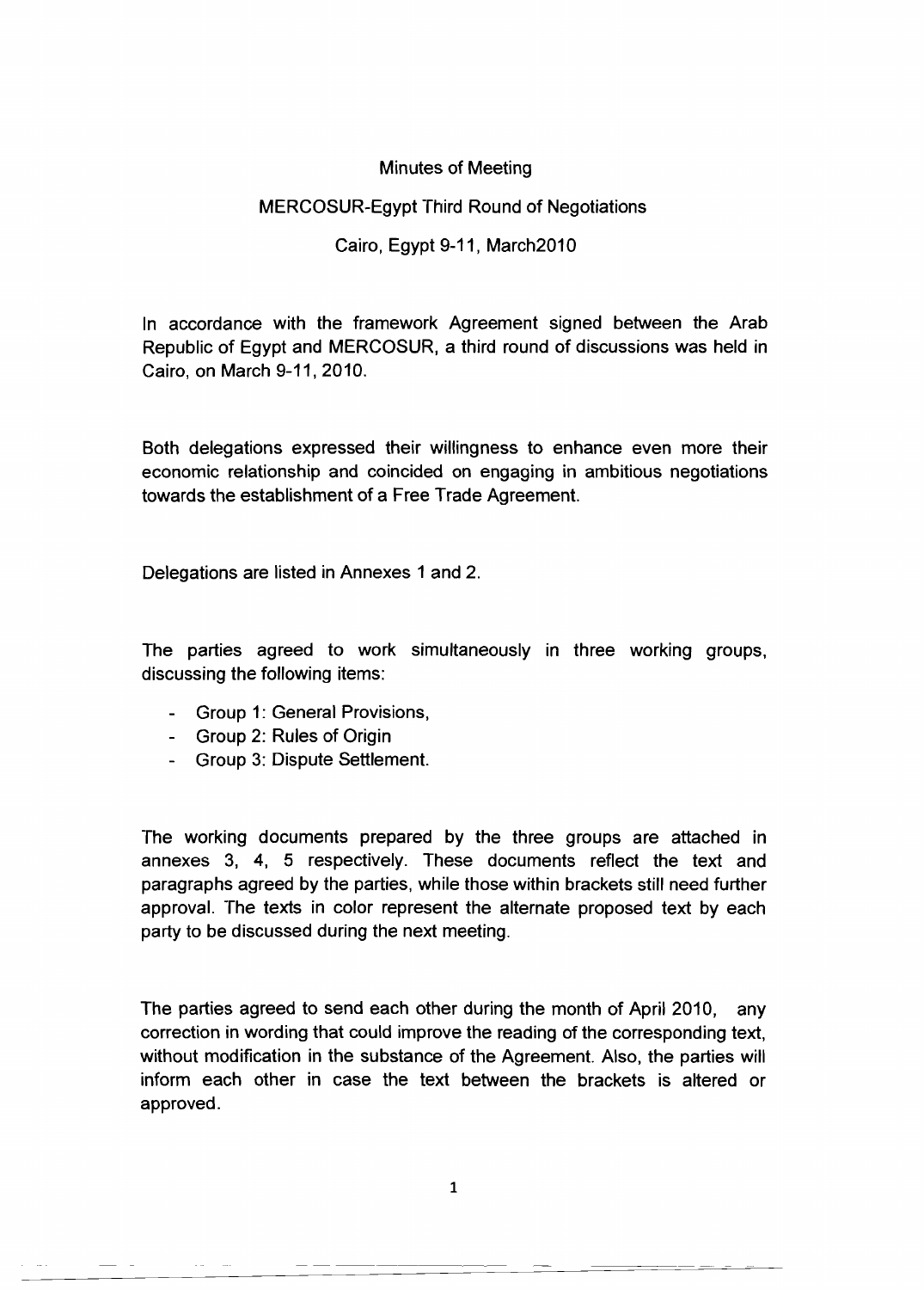The parties agreed to exchange the lists of product offers and tariff elimination categories, including those with specific rules of origin and sensitive products list before the  $13<sup>th</sup>$  of May, 2010, by means of exchanging letters through the Embassy of Argentina in Cairo and electronically via e-mail to the respective focal points.

The parties agreed as well, to exchange drafting suggestions for future negotiations on services, and investment as well as regarding the issue of double taxation and double inspection for Egyptian products exported to the MERCOSUR countries.

Both parties agreed to evaluate holding the fourth round of negotiations in Buenos Aires during the first week of June, 2010.

Done in two original copies in English and signed in Cairo, on March  $11<sup>th</sup>$ , 2010.

For the MERCOSUR Delegation For the Government of the

Minister Pompeyo Carlos Layus Mr. Abd El Rahman Fawzy Ministry of External Relations, Minstry of Trade and industry International Commerce and Worship of the Argentine Republic

Arab Republic of Egypt

 $M_{3}$ 

Coordinator of External relations of First Under-Secretary, Head of Trade MERCOSUR Agreements and Foreign Trade Sector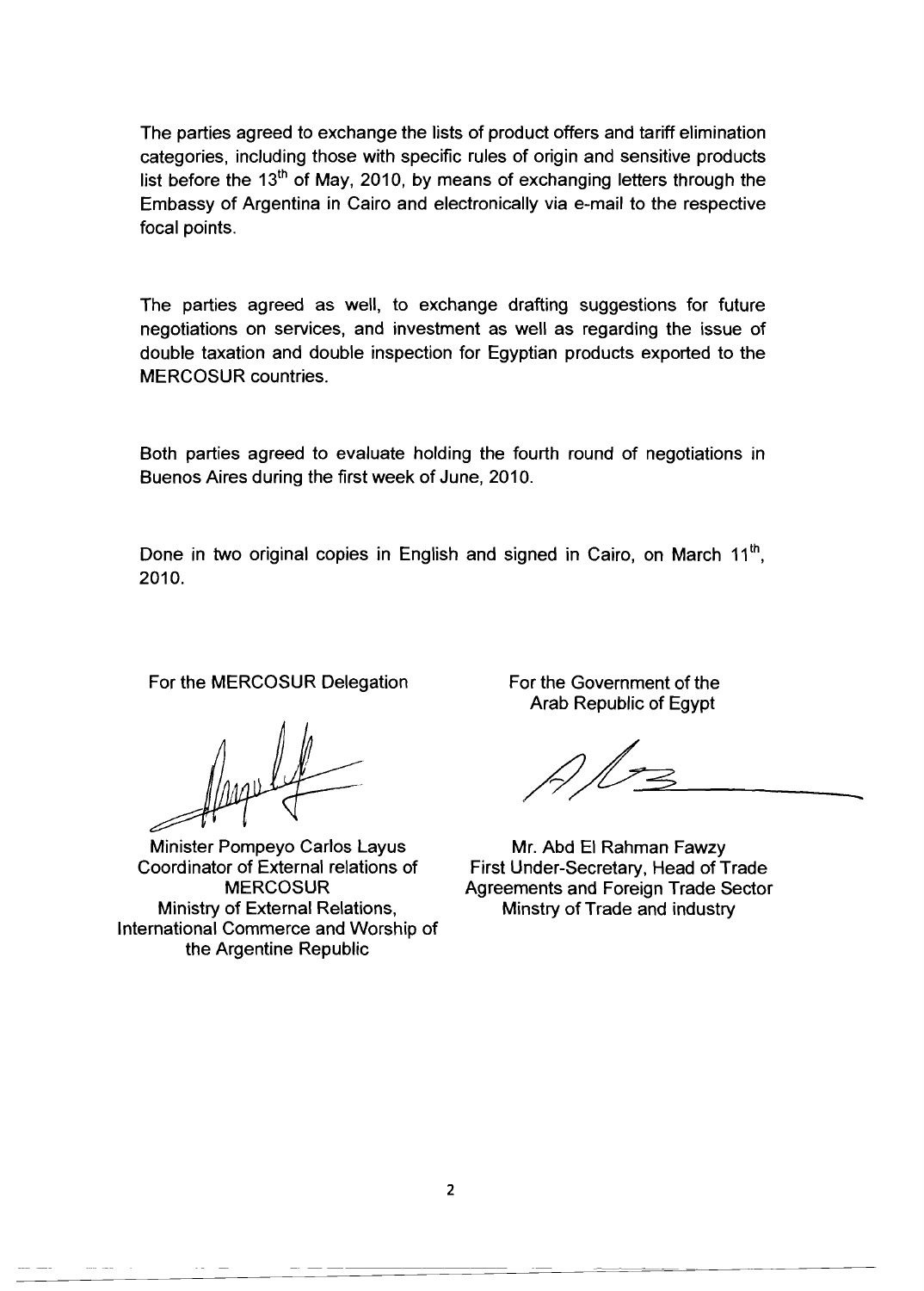### Annex 1 List of delegation of MERCOSUR

### Argentine

Minister Carlos Layus, Ministerio de Relaciones Exteriores, Comercio Internacional y Culto (General Provisions)

Secretary Natalia Acevedo, Ministerio de Relaciones Exteriores, Comercio Internacional y Culto (Dispute Settlement)

Lic. Marcelo Cariellas, Ministerio de Industria y Turismo (General Provisions)

Lic. Julieta Barry, Ministerio de Economía y Finanzas Públicas (General Provisions)

Consejero German Proffen, Embajada de la República Argentina en El Cairo. (General Provisions)

Lic. Fernanda Monti, Ministerio de Industria y Turismo. (General Provisions)

Lic. Rosana Ricchini, Ministerio de Industria y Turismo. (Rules of Origin)

Lic. Carolina Rodriguez, Ministerio de Industria y Turismo. (Dispute Settlement)

Brazil

Secretary Felipe Hees, Ministerio de Relaciones Exteriores. (General Provisions)

Secretary Fernando Mehler, Ministerio de Relaciones Exteriores. (Dispute Settlement)

Counsellor Otavio Maia Cheloti, Embajada de la Republica Federativa de Brasil en EI Cairo. (General Provisions)

Lie. Marcos Lamachia Carvalho, Ministerio de Desarrollo, Industria y Comereio Exterior. (Rules of Origin)

Lie. Fabio Pereira Leitao, Ministerio de Desarrollo, Industria y Comercio Exterior. (General Provisions)

Mr. Carlos Alberto Simonetti, Superintendencia de la Zona Franca de Manaos. (Rules of Origin)

 $\mathbf{1}$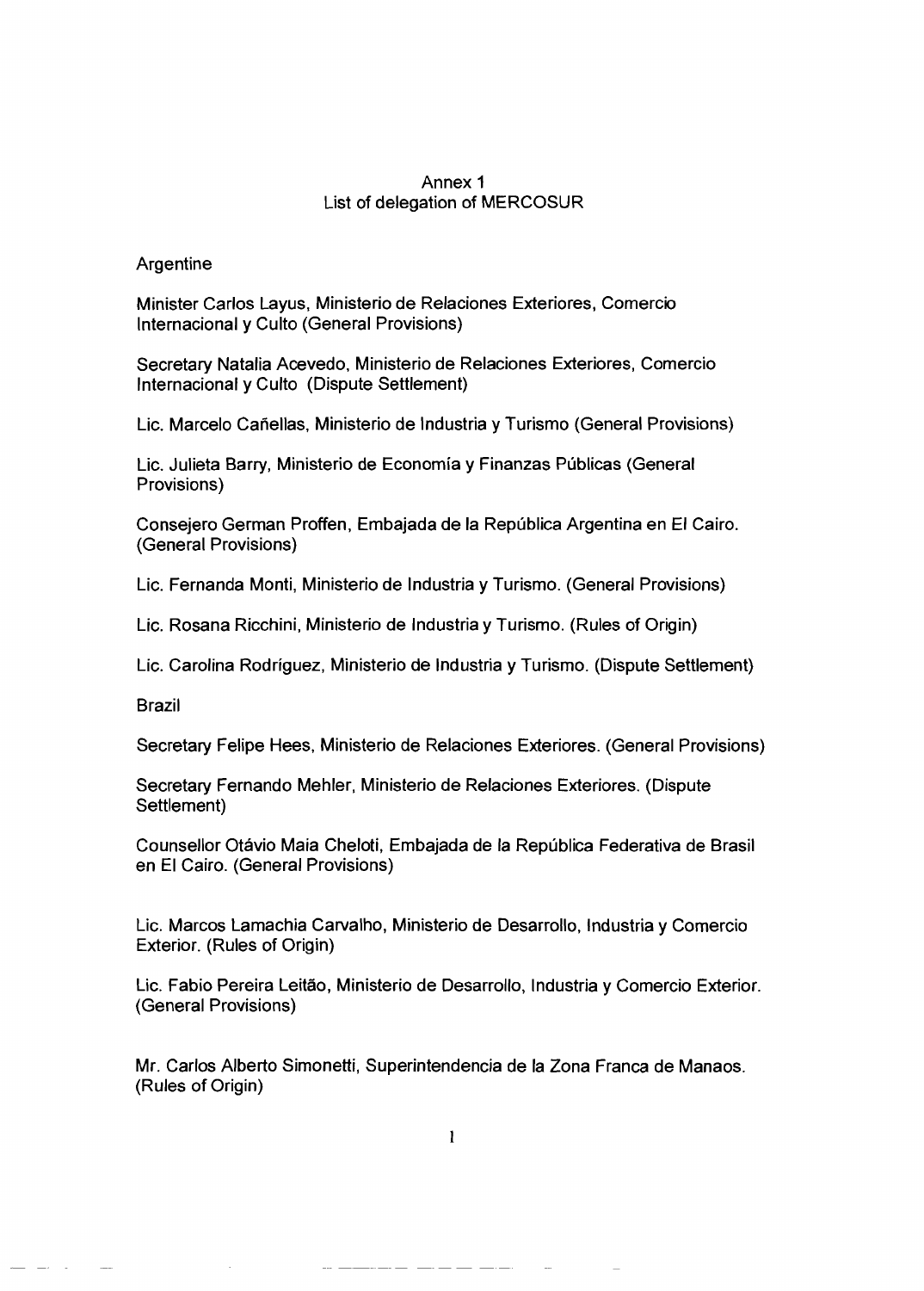### Paraguay

Ambassador Ausberto Rodríguez, Embajada de la República de Paraguay en El Cairo. (General Provisions)

Counsellor Elizabeth Rojas. Ministerio de Relaciones Exteriores. (General Provisions)

Mrs. Kuni Hashimoto, Ministerio de Relaciones Exteriores. (Dispute Settlement)

Mr. Carlos Walter Maciel, Ministerio de Relaciones Exteriores. (Rules of Origin)

Minister Bernardo Balbuena Prieto, Embajada de la República de Paraguay en EI Cairo. (Rules of Origin)

### Uruguay

Ambassador Inés Ubici de Busso, Embajada del Uruguay en El Cairo. (Dispute Settlement)

Lic. Juan Labraga, Ministerio de Economia y Finanzas. (General Provisions)

Lic. Alvaro Lalanne, Ministerio de Economia y Finanzas. (Rules of Origin)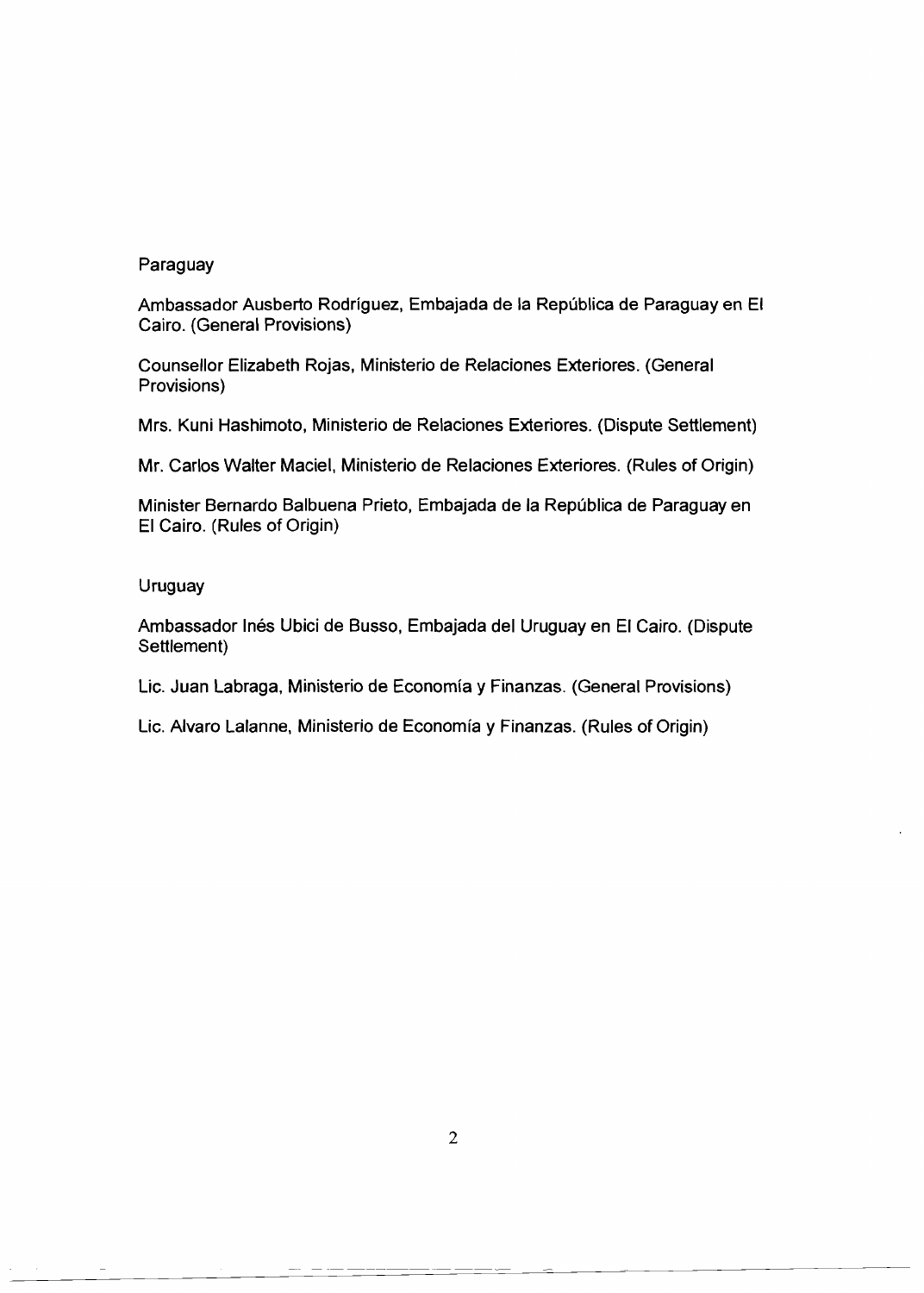#### Annex 2

#### List of the Egyptian Delegation

**Group** One: Negotiating the rules of Free Trade Agreement (will be held in the Conference room 7th floor) and consists of the following:

|                                            | 1- Abdel Rahman Fawzy - Head of Trade Agreements and Foreign<br><b>Trade Sectors.</b> |
|--------------------------------------------|---------------------------------------------------------------------------------------|
|                                            | 2- Mamdouh Mostafa - Head of Egyptian Commercial Service.                             |
|                                            | 3- Waleed El Nozahy - Head of the Central Department of WTO<br>Affairs.               |
|                                            | 4- Ahmed Fadel Bedewi - First Secretary (Commercial)                                  |
|                                            | <b>Egyptian Commercial Service.</b>                                                   |
|                                            | 5- Mohammed El Ashry - General Manger of Ministry Office- Egyptian                    |
|                                            | Custom authority                                                                      |
| 6-- Iman Refaat                            | - General Manger of the non-agricultural market access.                               |
| 7- Hidi Amin                               | - Economic Analyst.                                                                   |
| 8- Ehab Fathy<br>$\bullet$ . $\bullet$     | Manger of the Eastern Europe Dep.                                                     |
|                                            | 9- Sherif Mahmmod - Manger of the African Dep.                                        |
| 10- Shereen Al Anwar - Head of COMESA Dep. |                                                                                       |
|                                            | 11- Samar Said Abd Allah - International Trade Policies Researcher                    |

 $\omega$  , and  $\omega$  and  $\omega$  are  $\omega$  and  $\omega$  . The set of  $\omega$ 

 $\Delta\Delta=0$  $\sim$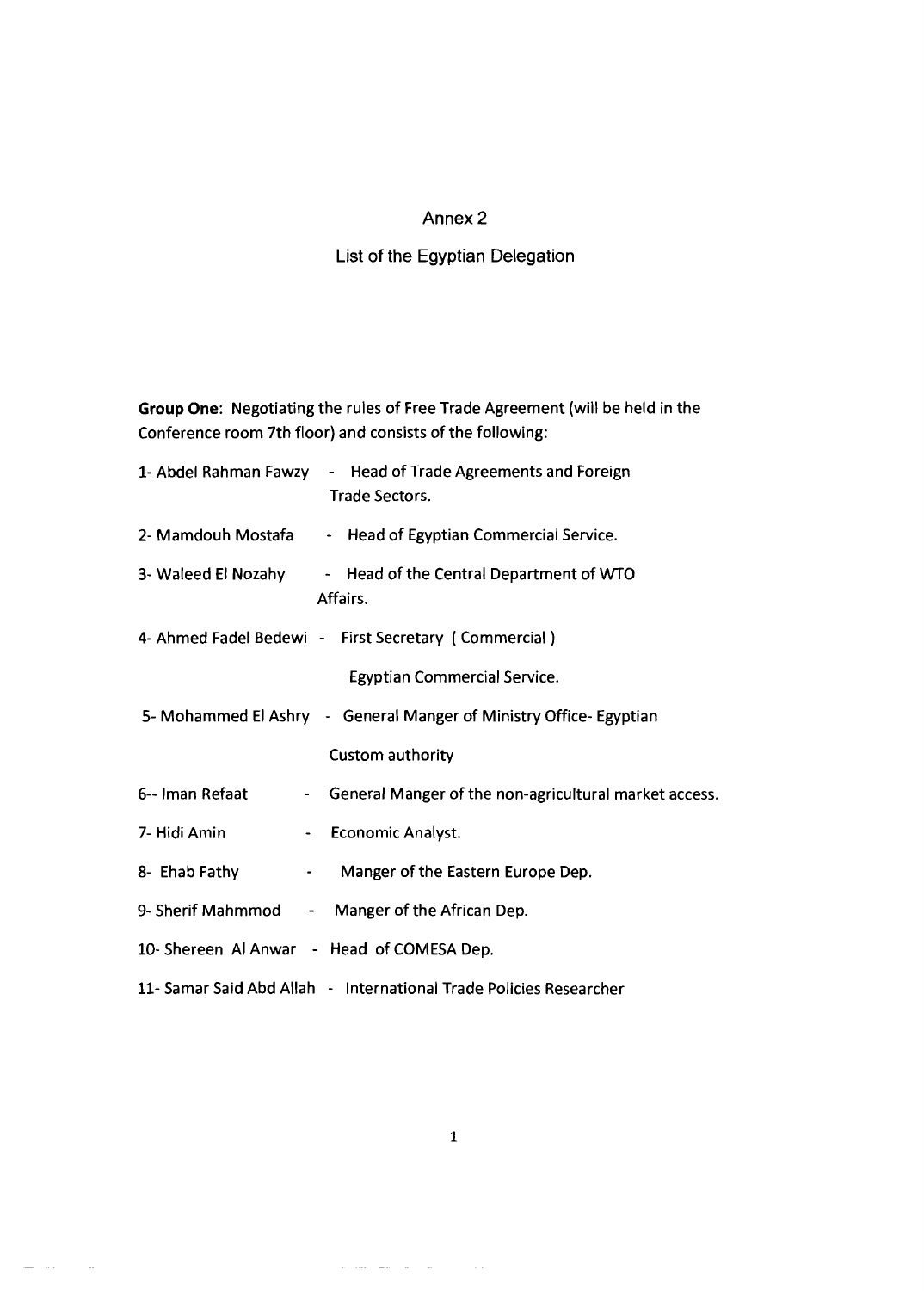**Group** Two: Negotiation on Dispute settlement and preferential safeguard mechanism (will be held at the $10^{\text{th}}$  floor, room 1013) and consists of the following:

| 1- Charles Julien                           | - Legal Counsel Trade Agreement Sector         |
|---------------------------------------------|------------------------------------------------|
|                                             | 2- Mohammed El Shahat - Head of WTO Rules Dep. |
| 3- Ahmed Fathy                              | - Senior Investigator Safeguard Dep.           |
| 4- Rania El Nady                            | - Head of Legal Research and analysis Dep.     |
| 5- Shaymaa Bayoumi                          | - Senior International Trade Researcher        |
| 6- Waleed El Saied                          | - Senior International Trade remedies          |
|                                             | Investigator                                   |
| 7- Nessren Safwat                           | - Senior International Trade Law Researcher    |
| 8- Sarah Mammdouh                           | - International Trade Policies Researcher      |
| 9- Amr Abd Elatty                           | - International Trade Policies Researcher      |
| 10- Mohammed Bassem                         | - International Law researcher.                |
| 11- Rana Hassan Ramadan - Legal Researcher. |                                                |

2

 $\hat{\mathcal{H}}$  $\mathcal{A}$  $\bar{\mathcal{L}}$